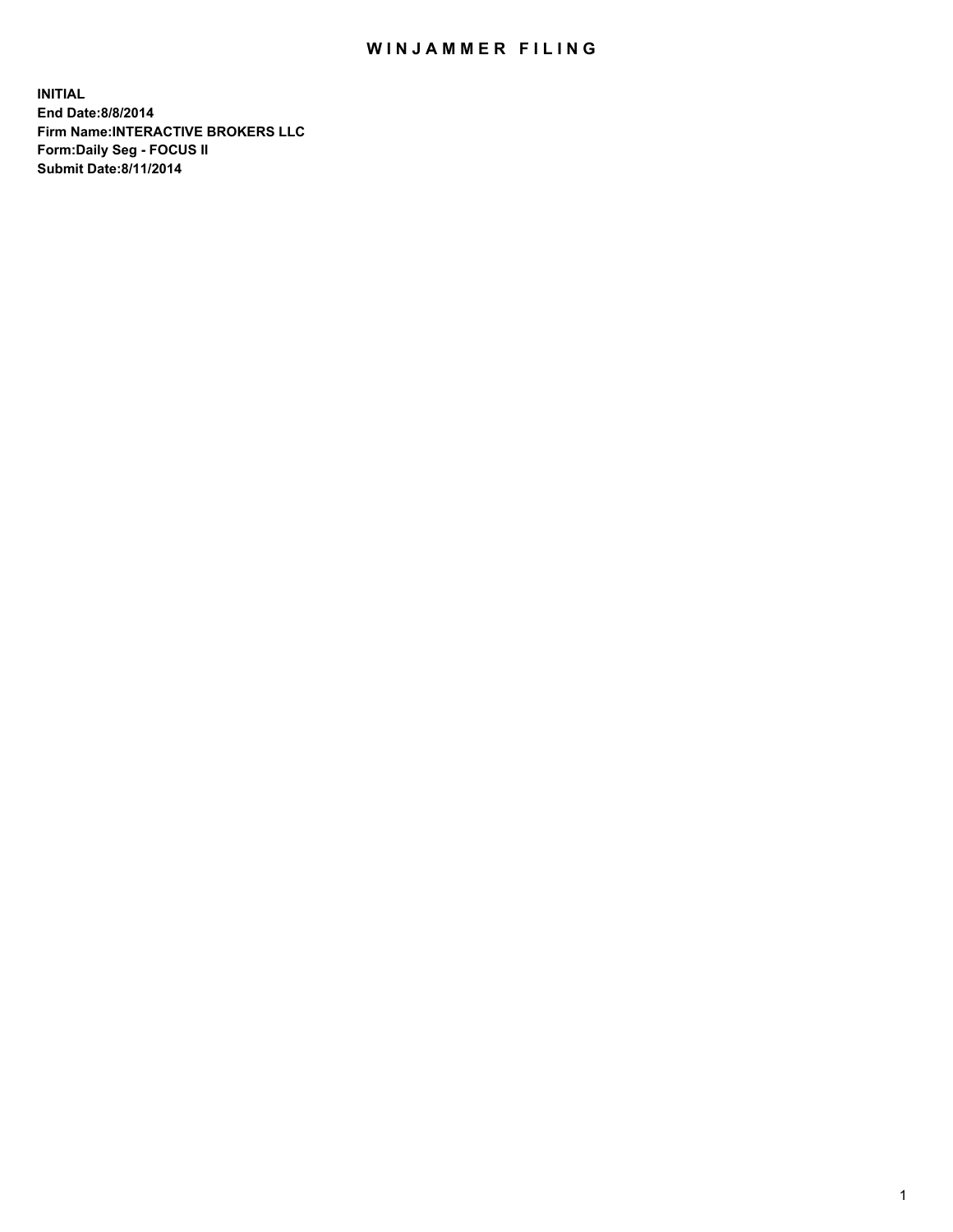## **INITIAL End Date:8/8/2014 Firm Name:INTERACTIVE BROKERS LLC Form:Daily Seg - FOCUS II Submit Date:8/11/2014 Daily Segregation - Cover Page**

| Name of Company                                                                   | <b>INTERACTIVE BROKERS LLC</b> |
|-----------------------------------------------------------------------------------|--------------------------------|
| <b>Contact Name</b>                                                               | <b>Michael Ellman</b>          |
| <b>Contact Phone Number</b>                                                       | 203-422-8926                   |
| <b>Contact Email Address</b>                                                      | mellman@interactivebrokers.co  |
|                                                                                   | m                              |
| FCM's Customer Segregated Funds Residual Interest Target (choose one):            |                                |
| a. Minimum dollar amount: ; or                                                    | $\overline{\mathbf{0}}$        |
| b. Minimum percentage of customer segregated funds required:% ; or                | 0                              |
| c. Dollar amount range between: and; or                                           | 155,000,000 245,000,000        |
| d. Percentage range of customer segregated funds required between:% and%.         | 0 <sub>0</sub>                 |
| FCM's Customer Secured Amount Funds Residual Interest Target (choose one):        |                                |
| a. Minimum dollar amount: ; or                                                    | $\overline{\mathbf{0}}$        |
| b. Minimum percentage of customer secured funds required:% ; or                   | 0                              |
| c. Dollar amount range between: and; or                                           | 80,000,000 120,000,000         |
| d. Percentage range of customer secured funds required between:% and%.            | 0 <sub>0</sub>                 |
| FCM's Cleared Swaps Customer Collateral Residual Interest Target (choose one):    |                                |
| a. Minimum dollar amount: ; or                                                    | $\overline{\mathbf{0}}$        |
| b. Minimum percentage of cleared swaps customer collateral required:% ; or        | $\overline{\mathbf{0}}$        |
| c. Dollar amount range between: and; or                                           | 0 <sub>0</sub>                 |
| d. Percentage range of cleared swaps customer collateral required between:% and%. | 0 <sub>0</sub>                 |
|                                                                                   |                                |
| Current ANC:on                                                                    | 2,335,600,009 08-AUG-2014      |
| <b>Broker Dealer Minimum</b>                                                      | 342,003,721                    |
| Debit/Deficit - CustomersCurrent AmountGross Amount                               |                                |
| Domestic Debit/Deficit                                                            | 3,096,783                      |
| Foreign Debit/Deficit                                                             | 3,216,349 0                    |
| Debit/Deficit - Non CustomersCurrent AmountGross Amount                           |                                |
| Domestic Debit/Deficit                                                            | 0 <sub>0</sub>                 |
| Foreign Debit/Deficit                                                             | 0 <sub>0</sub>                 |
| Proprietary Profit/Loss                                                           |                                |
| Domestic Profit/Loss                                                              | <u>0</u>                       |
| Foreign Profit/Loss                                                               | $\overline{\mathbf{0}}$        |
| Proprietary Open Trade Equity                                                     |                                |
| Domestic OTE                                                                      | <u>0</u>                       |
| Foreign OTE                                                                       | <u>0</u>                       |
| <b>SPAN</b>                                                                       |                                |
| <b>Customer SPAN Calculation</b>                                                  | 1,064,994,837                  |
| Non-Customer SPAN Calcualation                                                    | 13,926,438                     |
| Proprietary Capital Charges                                                       | <u>0</u>                       |
| Minimum Dollar Amount Requirement                                                 | 20,000,000 [7465]              |
| Other NFA Dollar Amount Requirement                                               | 21,378,856 [7475]              |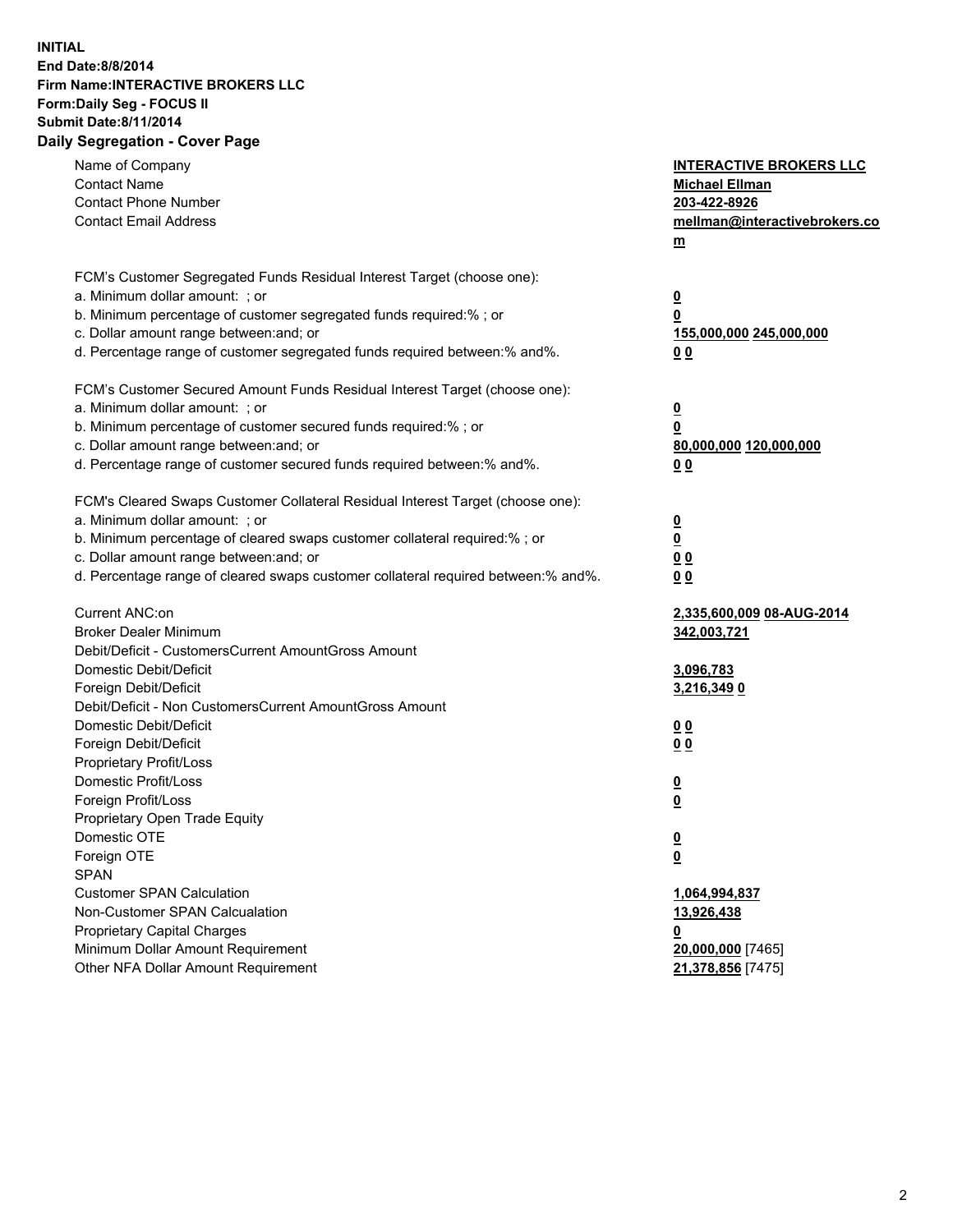## **INITIAL End Date:8/8/2014 Firm Name:INTERACTIVE BROKERS LLC Form:Daily Seg - FOCUS II Submit Date:8/11/2014 Daily Segregation - Secured Amounts**

|     | Foreign Futures and Foreign Options Secured Amounts                                         |                                   |
|-----|---------------------------------------------------------------------------------------------|-----------------------------------|
|     | Amount required to be set aside pursuant to law, rule or regulation of a foreign            | $0$ [7305]                        |
|     | government or a rule of a self-regulatory organization authorized thereunder                |                                   |
| 1.  | Net ledger balance - Foreign Futures and Foreign Option Trading - All Customers             |                                   |
|     | A. Cash                                                                                     | 316,092,072 [7315]                |
|     | B. Securities (at market)                                                                   | $0$ [7317]                        |
| 2.  | Net unrealized profit (loss) in open futures contracts traded on a foreign board of trade   | -9,664,734 [7325]                 |
| 3.  | Exchange traded options                                                                     |                                   |
|     | a. Market value of open option contracts purchased on a foreign board of trade              | 136,119 [7335]                    |
|     | b. Market value of open contracts granted (sold) on a foreign board of trade                | -136,307 [7337]                   |
| 4.  | Net equity (deficit) (add lines 1.2. and 3.)                                                | 306,427,150 [7345]                |
| 5.  | Account liquidating to a deficit and account with a debit balances - gross amount           | 3,216,349 [7351]                  |
|     | Less: amount offset by customer owned securities                                            | 0 [7352] 3,216,349 [7354]         |
| 6.  | Amount required to be set aside as the secured amount - Net Liquidating Equity              | 309,643,499 [7355]                |
|     | Method (add lines 4 and 5)                                                                  |                                   |
|     |                                                                                             |                                   |
| 7.  | Greater of amount required to be set aside pursuant to foreign jurisdiction (above) or line | 309,643,499 [7360]                |
|     | 6.                                                                                          |                                   |
|     | FUNDS DEPOSITED IN SEPARATE REGULATION 30.7 ACCOUNTS                                        |                                   |
| 1.  | Cash in banks                                                                               |                                   |
|     | A. Banks located in the United States                                                       | 332,768,383 [7500]                |
|     | B. Other banks qualified under Regulation 30.7                                              | 0 [7520] 332,768,383 [7530]       |
| 2.  | Securities                                                                                  |                                   |
|     | A. In safekeeping with banks located in the United States                                   | $0$ [7540]                        |
|     | B. In safekeeping with other banks qualified under Regulation 30.7                          | 0 [7560] 0 [7570]                 |
| 3.  | Equities with registered futures commission merchants                                       |                                   |
|     | A. Cash                                                                                     | $0$ [7580]                        |
|     | <b>B.</b> Securities                                                                        | $0$ [7590]                        |
|     | C. Unrealized gain (loss) on open futures contracts                                         | $0$ [7600]                        |
|     | D. Value of long option contracts                                                           | $0$ [7610]                        |
|     | E. Value of short option contracts                                                          | 0 [7615] 0 [7620]                 |
| 4.  | Amounts held by clearing organizations of foreign boards of trade                           |                                   |
|     | A. Cash                                                                                     | $0$ [7640]                        |
|     | <b>B.</b> Securities                                                                        | $0$ [7650]                        |
|     | C. Amount due to (from) clearing organization - daily variation                             | $0$ [7660]                        |
|     | D. Value of long option contracts                                                           | $0$ [7670]                        |
|     | E. Value of short option contracts                                                          | 0 [7675] 0 [7680]                 |
| 5.  | Amounts held by members of foreign boards of trade                                          |                                   |
|     | A. Cash                                                                                     | 83,360,510 [7700]                 |
|     | <b>B.</b> Securities                                                                        | $0$ [7710]                        |
|     | C. Unrealized gain (loss) on open futures contracts                                         | -1,701,108 [7720]                 |
|     | D. Value of long option contracts                                                           | 136,121 [7730]                    |
|     | E. Value of short option contracts                                                          | -136,308 [7735] 81,659,215 [7740] |
| 6.  | Amounts with other depositories designated by a foreign board of trade                      | $0$ [7760]                        |
| 7.  | Segregated funds on hand                                                                    | $0$ [7765]                        |
| 8.  | Total funds in separate section 30.7 accounts                                               | 414,427,598 [7770]                |
| 9.  | Excess (deficiency) Set Aside for Secured Amount (subtract line 7 Secured Statement         | 104,784,099 [7380]                |
|     | Page 1 from Line 8)                                                                         |                                   |
| 10. | Management Target Amount for Excess funds in separate section 30.7 accounts                 | 80,000,000 [7780]                 |
| 11. | Excess (deficiency) funds in separate 30.7 accounts over (under) Management Target          | 24,784,099 [7785]                 |
|     |                                                                                             |                                   |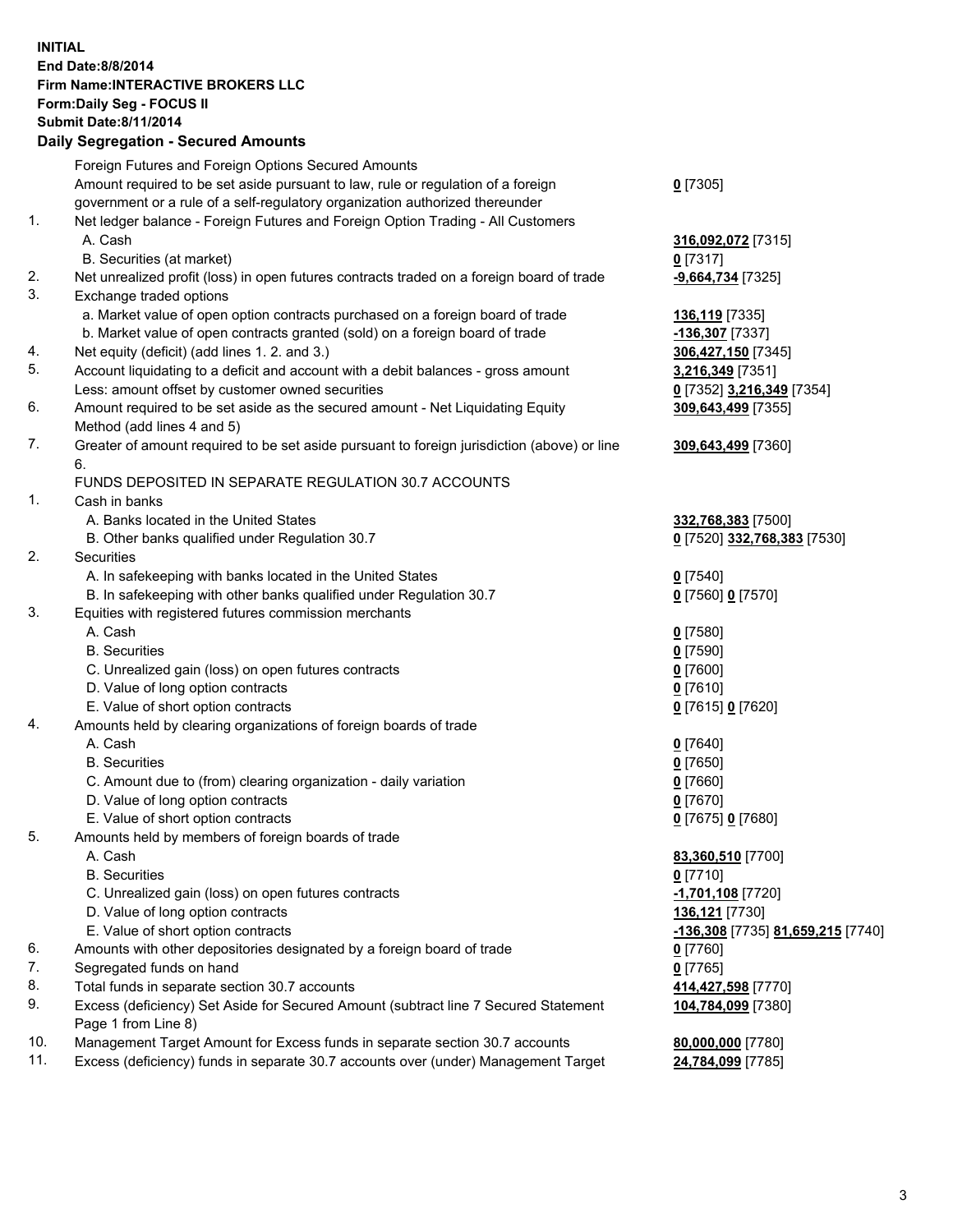**INITIAL End Date:8/8/2014 Firm Name:INTERACTIVE BROKERS LLC Form:Daily Seg - FOCUS II Submit Date:8/11/2014 Daily Segregation - Segregation Statement** SEGREGATION REQUIREMENTS(Section 4d(2) of the CEAct) 1. Net ledger balance A. Cash **2,243,468,369** [7010] B. Securities (at market) **0** [7020] 2. Net unrealized profit (loss) in open futures contracts traded on a contract market **8,083,673** [7030] 3. Exchange traded options A. Add market value of open option contracts purchased on a contract market **84,940,346** [7032] B. Deduct market value of open option contracts granted (sold) on a contract market **-159,966,692** [7033] 4. Net equity (deficit) (add lines 1, 2 and 3) **2,176,525,696** [7040] 5. Accounts liquidating to a deficit and accounts with debit balances - gross amount **3,096,783** [7045] Less: amount offset by customer securities **0** [7047] **3,096,783** [7050] 6. Amount required to be segregated (add lines 4 and 5) **2,179,622,479** [7060] FUNDS IN SEGREGATED ACCOUNTS 7. Deposited in segregated funds bank accounts A. Cash **357,888,491** [7070] B. Securities representing investments of customers' funds (at market) **1,056,833,648** [7080] C. Securities held for particular customers or option customers in lieu of cash (at market) **0** [7090] 8. Margins on deposit with derivatives clearing organizations of contract markets A. Cash **11,159,669** [7100] B. Securities representing investments of customers' funds (at market) **109,463,316** [7110] C. Securities held for particular customers or option customers in lieu of cash (at market) **0** [7120] 9. Net settlement from (to) derivatives clearing organizations of contract markets **2,370,683** [7130] 10. Exchange traded options A. Value of open long option contracts **1,410,845** [7132] B. Value of open short option contracts **-3,484,477** [7133] 11. Net equities with other FCMs A. Net liquidating equity **-53,194,432** [7140] B. Securities representing investments of customers' funds (at market) **914,881,899** [7160] C. Securities held for particular customers or option customers in lieu of cash (at market) **0** [7170] 12. Segregated funds on hand **0** [7150] 13. Total amount in segregation (add lines 7 through 12) **2,397,329,642** [7180] 14. Excess (deficiency) funds in segregation (subtract line 6 from line 13) **217,707,163** [7190] 15. Management Target Amount for Excess funds in segregation **155,000,000** [7194]

16. Excess (deficiency) funds in segregation over (under) Management Target Amount Excess

**62,707,163** [7198]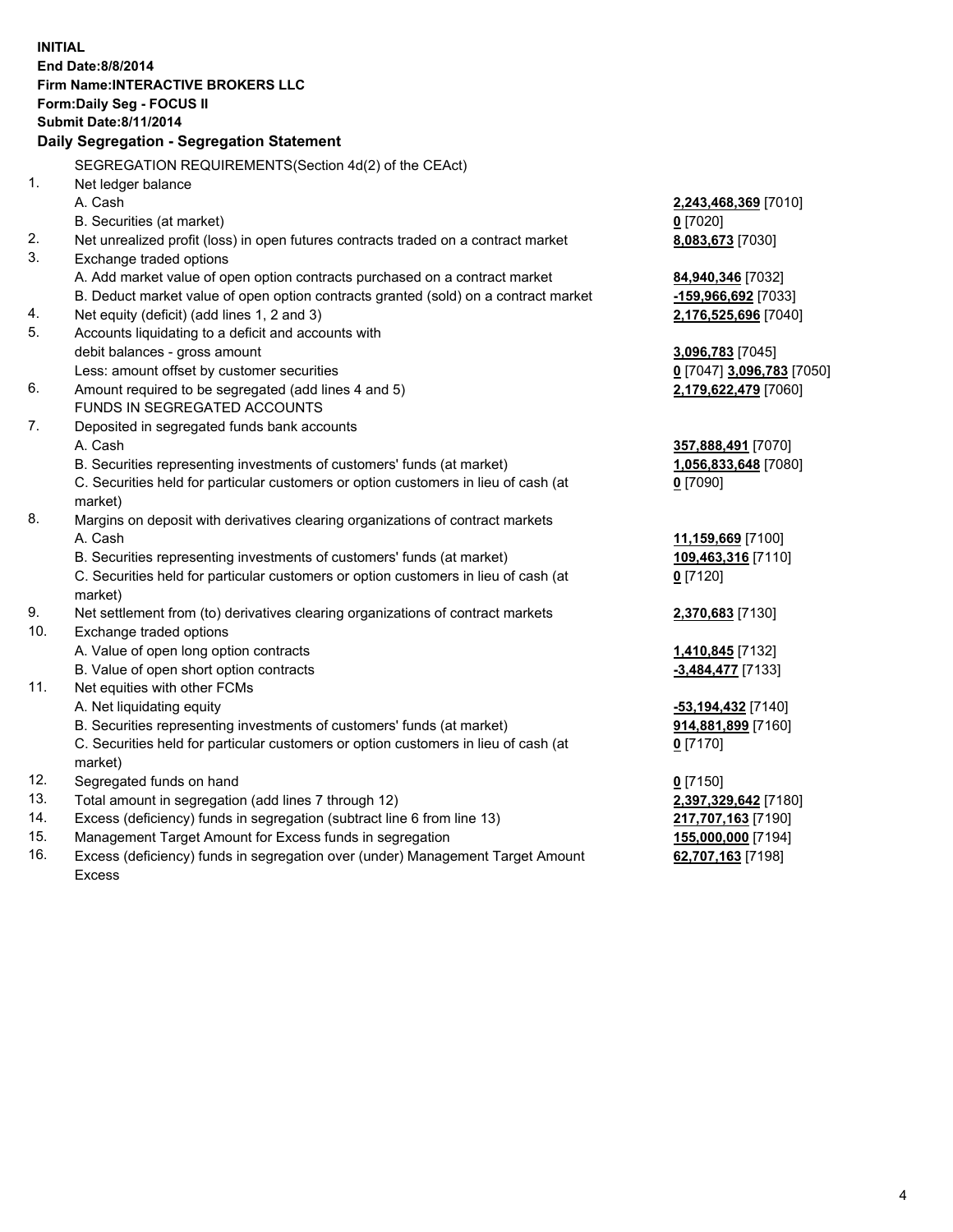## **INITIAL End Date:8/8/2014 Firm Name:INTERACTIVE BROKERS LLC Form:Daily Seg - FOCUS II Submit Date:8/11/2014 Daily Segregation - Supplemental**

| $\overline{\phantom{a}}$ | Total gross margin deficiencies - Segregated Funds Origin                              | 150,756 [9100] |  |
|--------------------------|----------------------------------------------------------------------------------------|----------------|--|
| $\blacksquare$           | Total gross margin deficiencies - Secured Funds Origin                                 | 2,309 [9101]   |  |
| $\blacksquare$           | Total gross margin deficiencies - Cleared Swaps Customer Collateral Funds Origin       | $0$ [9102]     |  |
| $\blacksquare$           | Total gross margin deficiencies - Noncustomer and Proprietary Accounts Origin          | 0 [9103]       |  |
| $\blacksquare$           | Total number of accounts contributing to total gross margin deficiencies - Segregated  | 14 [9104]      |  |
|                          | Funds Origin                                                                           |                |  |
|                          | Total number of accounts contributing to total gross margin deficiencies - Secured     | 2 [9105]       |  |
|                          | Funds Origin                                                                           |                |  |
|                          | Total number of accounts contributing to the total gross margin deficiencies - Cleared | $0$ [9106]     |  |
|                          | Swaps Customer Collateral Funds Origin                                                 |                |  |
|                          | Total number of accounts contributing to the total gross margin deficiencies -         | $0$ [9107]     |  |
|                          | Noncustomer and Proprietary Accounts Origin                                            |                |  |
|                          |                                                                                        |                |  |

- Upload a copy of the firm's daily margin report the FCM uses to issue margin calls which corresponds with the reporting date.